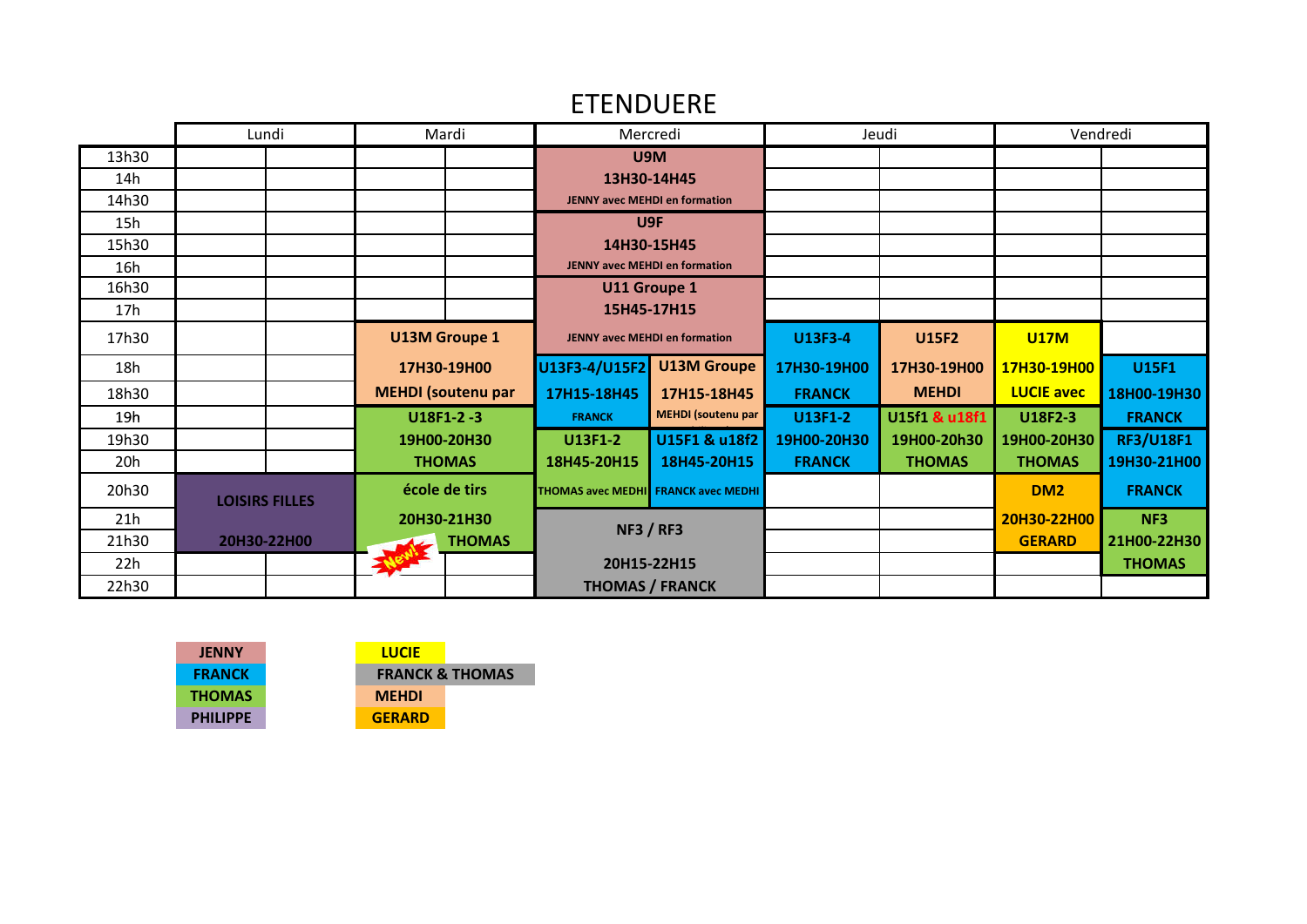## DEMOISELLE

|       | Lundi                            | Mardi                                              | Mercredi        | Jeudi                | Vendredi                                            |  |
|-------|----------------------------------|----------------------------------------------------|-----------------|----------------------|-----------------------------------------------------|--|
| 13h30 |                                  |                                                    | <b>U17M</b>     |                      |                                                     |  |
| 14h   |                                  |                                                    | 13H30-15H00     |                      |                                                     |  |
| 14h30 |                                  |                                                    | <b>PHILIPPE</b> |                      |                                                     |  |
| 15h   |                                  |                                                    | <b>U15M</b>     |                      |                                                     |  |
| 15h30 |                                  |                                                    | 15H00-16H30     |                      |                                                     |  |
| 16h   |                                  |                                                    | <b>PHILIPPE</b> |                      |                                                     |  |
| 16h30 |                                  |                                                    |                 |                      |                                                     |  |
| 17h   |                                  |                                                    |                 |                      |                                                     |  |
| 17h30 | U11 groupe 1                     | U11 Groupe 2                                       |                 | <b>U13M Groupe 2</b> | U11 groupe 2                                        |  |
| 18h   | 17H30-19H00                      | 17H30-19H00                                        |                 | 17H15-18H45          | 17H30-19H00                                         |  |
| 18h30 | + A DEFINIR)<br><b>JENNY</b>     | (+ Jean-Michel<br><b>JENNY</b><br><b>ROUSSEAU)</b> |                 | <b>PHILIPPE</b>      | <b>A DEFINIR (Jean-Michel)</b><br>soutenu par Jenny |  |
| 19h   | <b>U13F1-2</b>                   | <b>U15M</b>                                        |                 | U13M groupe 1        |                                                     |  |
| 19h30 | 19H00-20H30                      | 19H15-20H45                                        |                 | 18h45-20h15          |                                                     |  |
| 20h   | <b>JENNY &amp; FRANCK</b>        | <b>MEHDI</b> (soutenu par<br><b>Philippe)</b>      |                 | <b>PHILIPPE</b>      |                                                     |  |
| 20h30 | u18f 1 2 3, u15f1, rf3, nf3      | DM <sub>2</sub>                                    |                 | SG <sub>2</sub>      |                                                     |  |
| 21h   | 20H30-22H00                      | 20H45-22H15                                        |                 | 20H15-21H45          |                                                     |  |
| 21h30 | <b>PHILIPPE</b><br><b>FRANCK</b> |                                                    |                 | <b>PHILIPPE</b>      |                                                     |  |
| 22h   |                                  |                                                    |                 |                      |                                                     |  |
| 22h30 |                                  |                                                    |                 |                      |                                                     |  |

| <b>JENNY</b>    |  |
|-----------------|--|
| <b>FRANCK</b>   |  |
| <b>THOMAS</b>   |  |
| <b>PHILIPPE</b> |  |
|                 |  |

**MEHDI GERARD FRANCK & THOMAS**

**EN ATTENTE**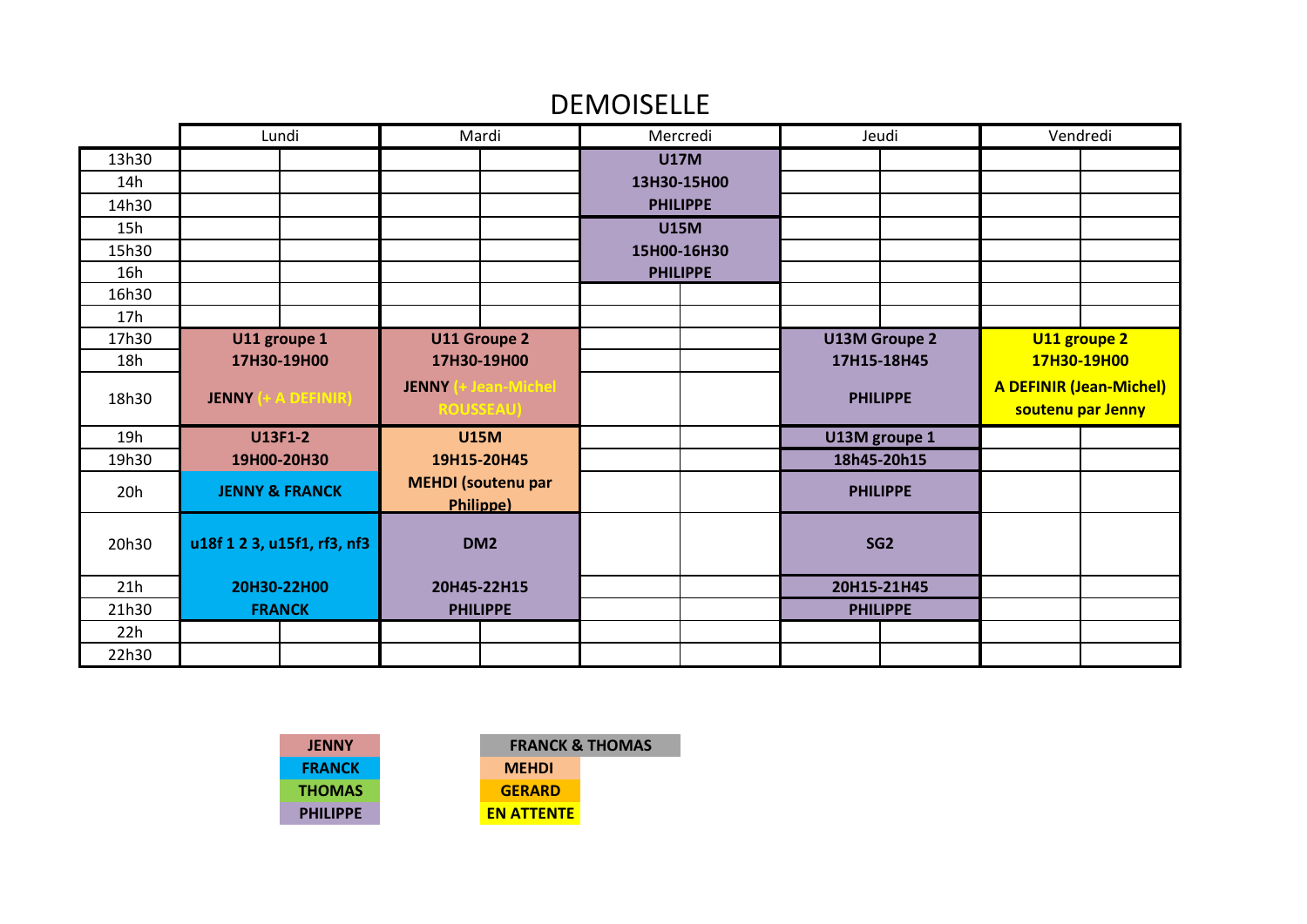|  | <b>AMIRAL</b> |
|--|---------------|
|--|---------------|

|       | Lundi | Mardi | Mercredi | Jeudi | Vendredi |              | Samedi                               |
|-------|-------|-------|----------|-------|----------|--------------|--------------------------------------|
| 10h00 |       |       |          |       |          |              | U7F U9F 10h-11h                      |
| 10h30 |       |       |          |       |          | <b>Jenny</b> | avec peut-etre<br>Iehdi en formation |
| 11h00 |       |       |          |       |          |              | U7M U9M 11h-12h                      |
| 11h30 |       |       |          |       |          | <b>Jenny</b> | ec peut-être l<br>lebdi en formation |
| 12h00 |       |       |          |       |          |              |                                      |

| <b>JENNY</b>    | <b>FRANCK</b>     |
|-----------------|-------------------|
| <b>FRANCK</b>   | <b>MEHDI</b>      |
| <b>THOMAS</b>   | <b>GERARD</b>     |
| <b>PHILIPPE</b> | <b>EN ATTENTE</b> |

|               | <b>FRANCK &amp; THOMAS</b> |
|---------------|----------------------------|
| <b>MEHDI</b>  |                            |
| <b>GERARD</b> |                            |